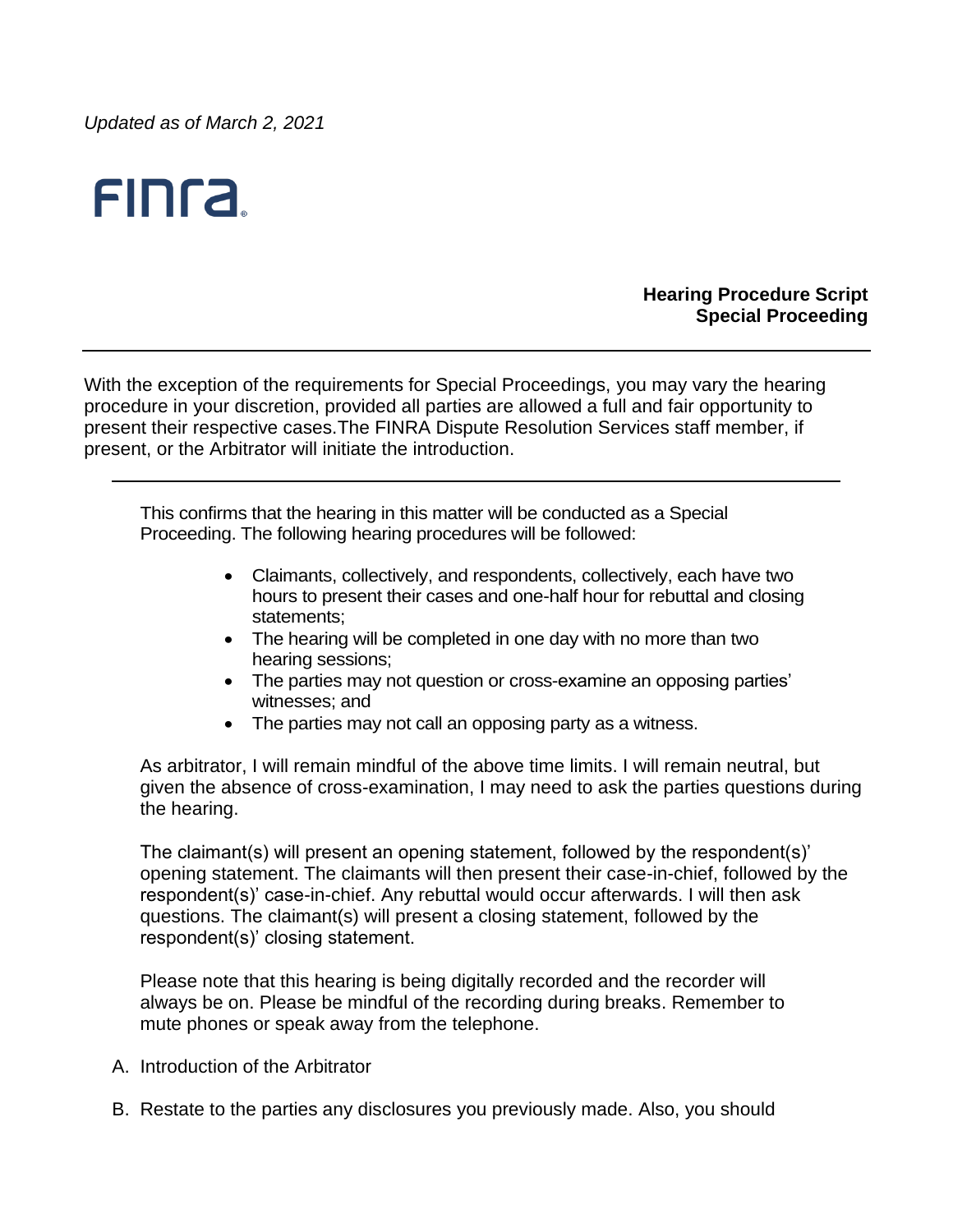make any additional disclosures to the parties at this time. In addition, you should confirm on the record that your current classification is either a public or a nonpublic arbitrator.

*[The following section is intended to be informational for the arbitrators and does not need to be read to the parties: Arbitrator disclosure is the cornerstone of FINRA arbitration, and the arbitrator's duty to disclose is continuous and imperative. Disclosure includes any relationship, experience and background information that may affect—or even appear to affect—the arbitrator's ability to be impartial and the parties' belief that the arbitrator will be able to render a fair decision. When making disclosures, arbitrators should consider all aspects of their professional and personal lives and disclose all ties between the arbitrator, the parties and the matter in dispute, no matter how remote they may seem. If you need to think about whether a disclosure is appropriate, then it is: make the disclosure.]*

C. Elicit names of all persons in attendance and their relationship to the parties (e.g. husband, attorney for claimant, respondent's witness, etc.). Ask each party's counsel or representative whom FINRA should reflect in the award as counsel or representative for each party. **Make a note of each party's response and include it in the Award Information Sheet when you deliberate.**

Ask whether any of the parties and counsel to this matter know of any potential conflicts between the arbitrators and any party, counsel or witness in this matter.

- D. **Obtain oral confirmation from all of the parties or their representatives of their acceptance of the Panel's composition.**
- E. Oath of Arbitrator: **Make the following statement on the record: "I have submitted my properly executed Oath of Arbitrator to the FINRA Dispute Resolution Services staff."**

## (**Note**: **The following paragraphs are to be read on the record by the arbitrator)**

F. Formal Opening of Hearing: This controversy has been submitted to me for hearing in accordance with the Code of Arbitration Procedure. I am authorized to determine each of the matters set forth in the statements submitted and filed with FINRA Dispute Resolution Services. Unless the law directs otherwise, all awards rendered pursuant to the Code will be final and not subject to appeal.

It is suggested that no interruptions be made during an individual's testimony.

G. The submission of this matter to arbitration will not preclude any of FINRA's rights that it would otherwise be authorized to adopt, administer or enforce. If any matter comes to my attention during and in connection my participation in this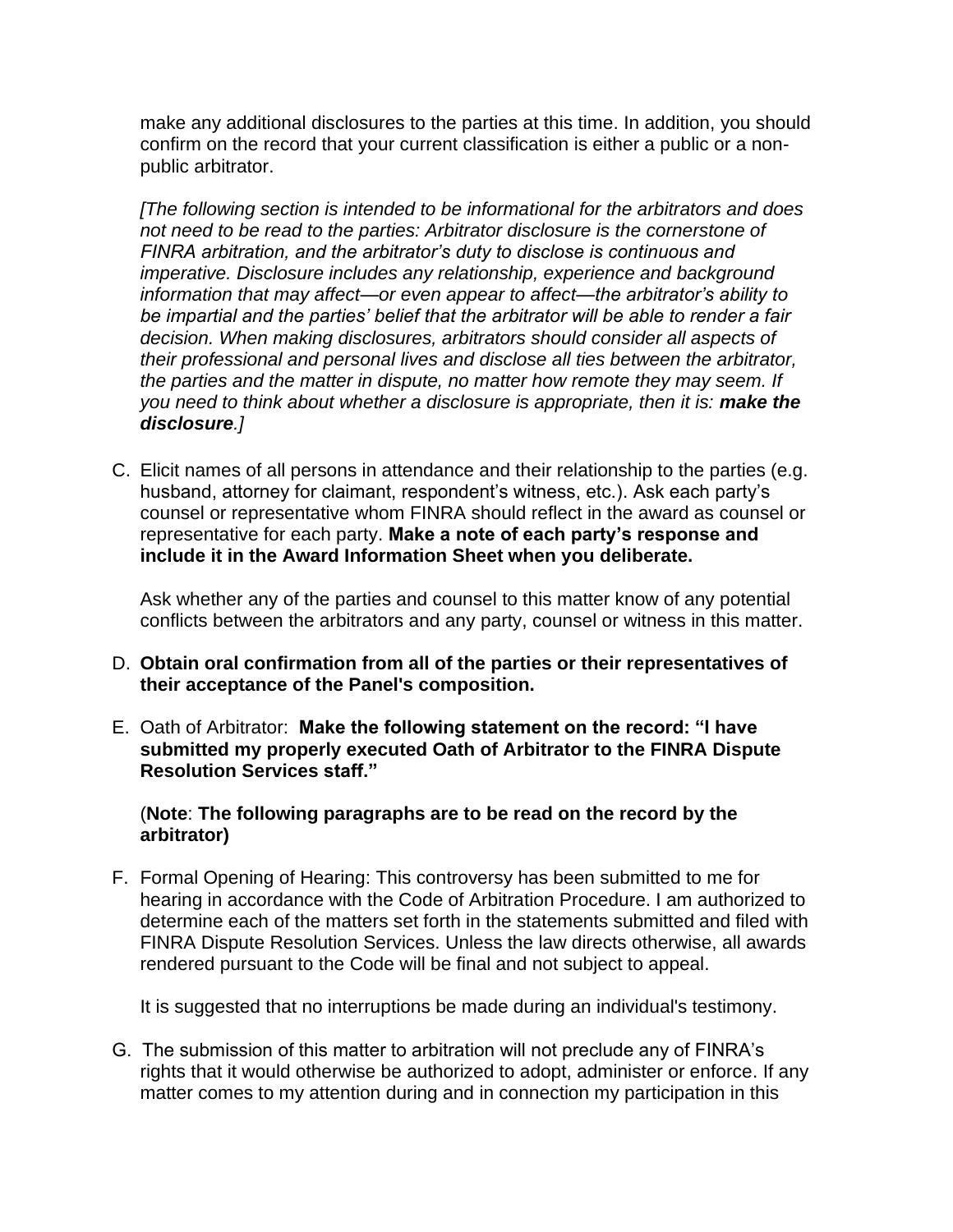proceeding, either from the record or from material or communications related to this proceeding, that I have reason to believe may constitute a violation of FINRA's rules or the federal securities laws, I may initiate a referral of the matter to FINRA for disciplinary investigation. If I make any such referral it will only be initiated after this dispute has been either settled or otherwise disposed of or after a final award has been rendered.

H. Responsibility of Neutral Arbitrators: I have been selected to serve as a neutral arbitrator to hear and decide this matter. I am not a FINRA Dispute Resolution Services employee. I am an independent arbitrator. FINRA makes available this arbitration forum—pursuant to rules approved by the SEC—but has no part in deciding the award.

Pursuant to Canon I of the ABA/AAA Code of Ethics for Commercial Arbitrators, I, as a neutral arbitrator, have the duty of conducting these proceedings with fairness and integrity. This duty extends to all parties and to this process. Therefore, I respectfully request that all parties and their counsel or representatives refrain from engaging in any conversations or contact with me except during this hearing and in the presence of all parties, counsel or representatives. Thank you for your anticipated cooperation.

I. Oath Administered To Witnesses

#### **Do you solemnly swear or affirm that the testimony you are about to give shall be the truth the whole truth and nothing but the truth?**

Will each of you please state your name, address, and if applicable, your business affiliation.

As a reminder, electronic devices cannot be used to record or broadcast the hearing.

J. Arbitrator's Exhibit: I have read the papers that have been submitted by the parties. These papers, along with the executed Submission Agreements, will be marked and received into evidence as Arbitrator's Exhibit #1. I have a copy of the parties hearing exhibits that have been filed with FINRA.

## **[The Arbitrator should explain the contents of Arbitrators' Exhibit # 1.]**

- K. Other important open matters may be addressed here.
- L. Party Evaluations: As part of FINRA Dispute Resolution Services' ongoing effort to improve the arbitration process, each party or representative is asked to voluntarily complete an evaluation concerning this arbitration. For your convenience, FINRA has made it possible for you to complete the Party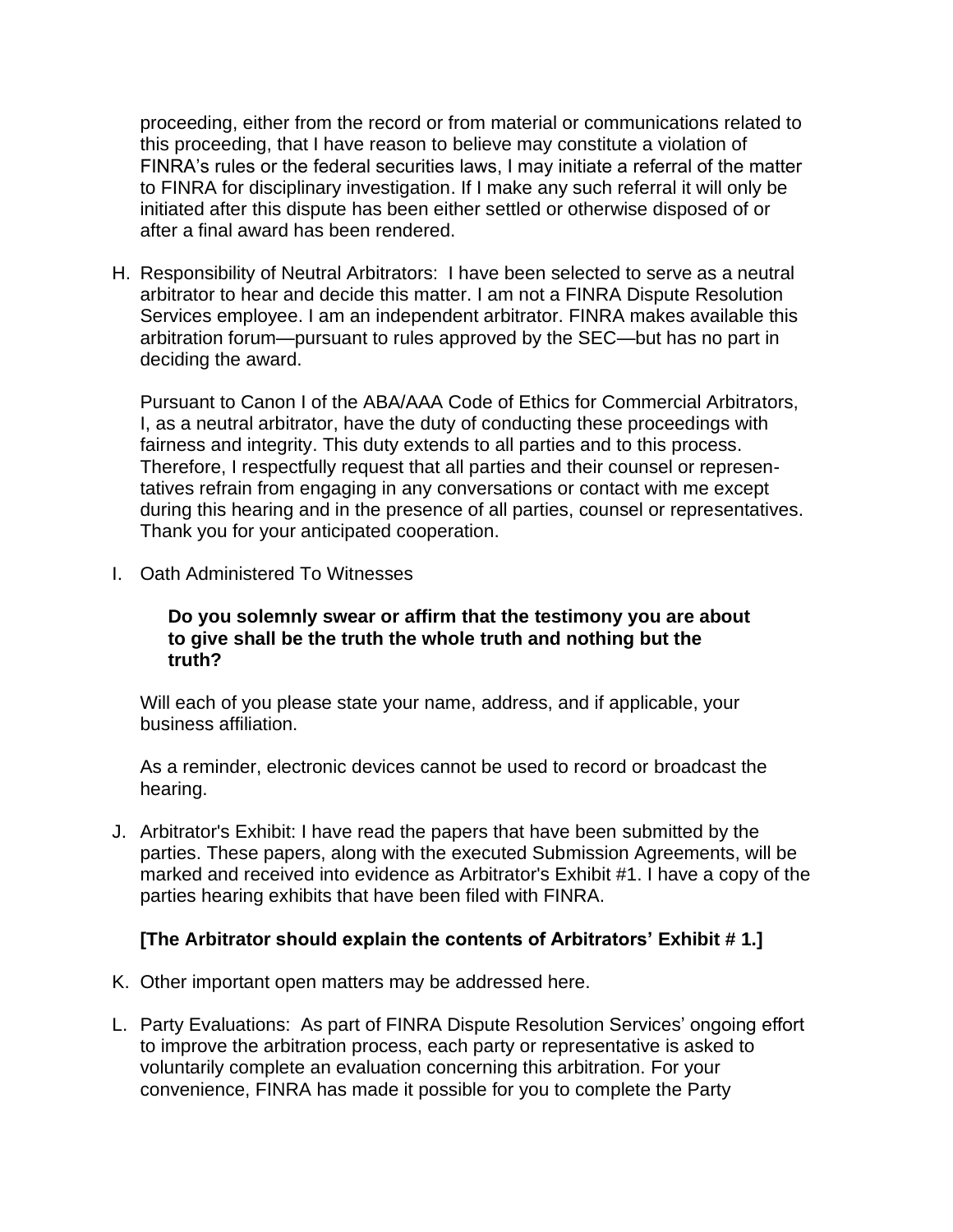Experience Survey via the DR Portal.

- M. Opening Statements: Each party may make an opening statement. It should be limited to what the party intends to prove and should not be a presentation of evidence or of the merits of the case.
- N. Documentary Evidence: I will rule on any objections asserted and determine whether the document will be received in evidence.
- O. Expected Conduct: All participants are expected to act in a civil manner at all times. Parties and attorneys are requested to be on time for all sessions and to limit breaks to the time allotted. Parties are encouraged to avoid repetitive arguments. Parties and counsel must direct all objections and motions to me and not to each other. The digital recording will be the official record of the hearing.

#### Electronic Devices during the Hearing

\_\_\_\_\_\_\_\_\_\_\_\_\_\_\_\_\_\_\_\_\_\_\_\_\_\_\_\_\_\_\_\_\_\_\_\_\_\_\_\_\_

The panel asks that everyone silence their cell phones or other electronic devices. This will help us to minimize distractions and focus on testimony. This does not apply to the use of electronic devices to view case documents. Electronic devices cannot be used to record or broadcast the hearing.

**Note to Arbitrator: The administrative announcements have been completed and you will now begin opening statements and the presentation of the evidence. This is a reminder that all further conversations between the parties and the arbitrator should be on the record (e.g. digitally recorded).** 

- P. Opening Statements: The parties will now proceed with their opening statements, beginning with the Claimant. Does any party need a reminder about the time limits for Special Proceedings?
- Q. Presentation Of Evidence: The parties will now present their evidence, beginning with the Claimant.
- R. Inquiry Prior to Closing Argument: Do the parties have any further evidence or testimony to present?
- S. Closing Argument:

Claimants collectively and respondents, collectively, each have one-half hour for rebuttal and closing statements. The parties are directed to limit their closing argument to a summation of what he or she believes has been proven. The parties should include a summary of their final request for damages. Parties may